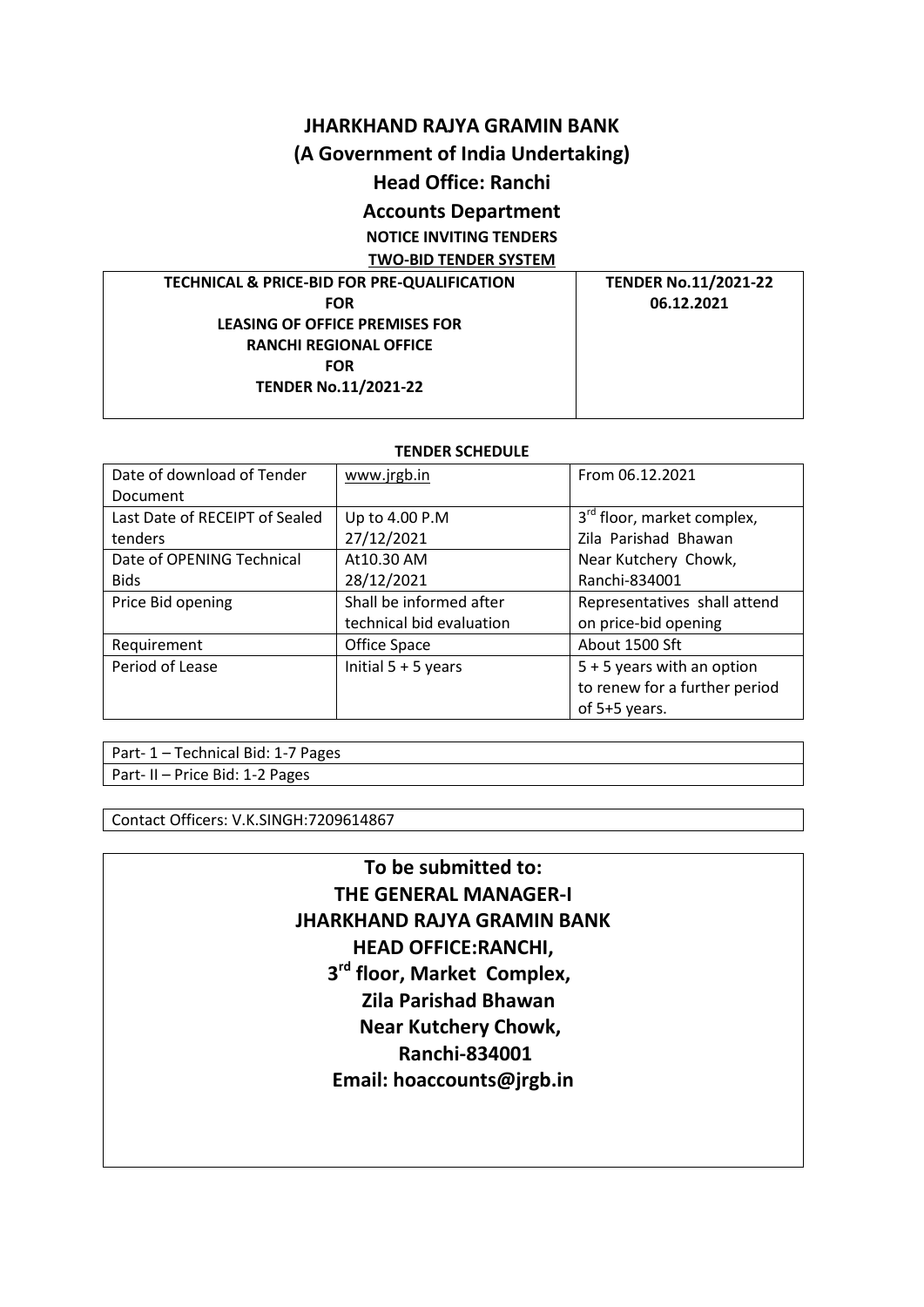# **JHARKHAND RAJYA GRAMIN BANK (Sponsored by State Bank of India) Head Office :: RANCHI PREMISES REQUIRED ON LEASE**

**JHARKHAND RAJYA GRAMIN BANK** (JRGB) invites offers from owners/Power of Attorney holders for premises on lease rental basis for Commercial / Office use having Carpet area of about 1500 Sqft for Ranchi Regional Office within Ranchi Town Area under **Ranchi Municipal Corporation**.

The Premises should have all facilities including adequate power load, water supply, parking space, space for keeping generator, V-SAT, good frontage (free of cost). The entire space should preferably be on Ground, 1st & 2"d floors. Premises should be ready for possession / occupation.

#### **Tender Document Availability**

The format for submission of the technical bid containing detailed parameters, terms and conditions and price bid can be downloaded from JRGB website www.jrgb.in from 06/12/2021 to 27/12/2021.

#### **Submission of Tender**

The offers in a sealed cover complete in all respects should be submitted to the General Manager-I, Jharkhnad Rajya Gramin Bank, Head Office, 3<sup>rd</sup> floor, Market Complex, Kutchery Chowk, Ranchi-834001 on or before 4.00 PM on 27.12.2021

The JRGB reserves the right to accept or reject any or all offers without assigning any reason therefore. Brokers will not be entertained.

**General Manager- 1**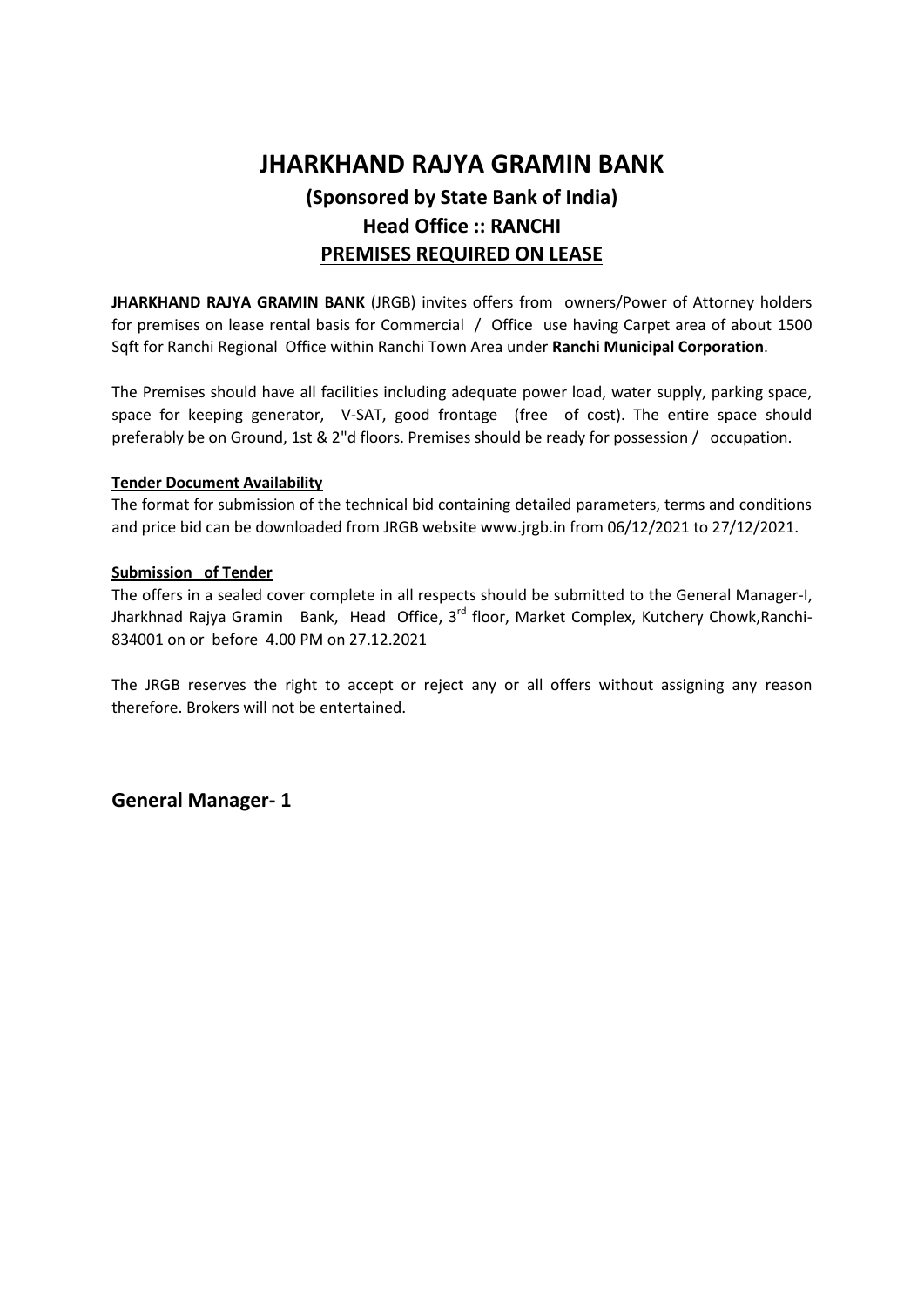# **TECHNICAL BID (COVER- A) (TO BE SUBMITTED IN A SEPARATE SEALED ENVELOPE)**

#### **JHARKHAND RAJYA GRAMIN BANK,**

**Head Office :Ranchi ,** 

**3 rd floor, Market Complex,**

#### **Kutchery Chowk,Ranchi-834001**

#### **OFFER/LEASING OF OFFICE PREMISES**

This tender consists of two parts viz. the **Technical Bid** having terms and conditions, details of offer and the **Price Bid.**

The Technical Bid and Price Bid for the proposal should be kept in separate sealed envelopes and these two envelopes be placed in a single cover super scribing **"Tender for leasing of Premises for Ranchi Regional Office"** and submit to JHARKHAND RAJYA GRAMIN BANK, Head Office, 3 rd

floor, Market Complex, Kutchery Chowk,Ranchi-834001, through post /courier or submitted to the Chief Manager, Accounts on the abovementioned address.

#### **Important points of parameters: -**

| $\mathbf{1}$    | Carpet Area (As per BIS<br>Code IS:3861-2002 (Second | Approximately 1500 Sqft for Ranchi Regional Office Preferably<br>at Ground, First & Second Floors                                                                                                                             |  |
|-----------------|------------------------------------------------------|-------------------------------------------------------------------------------------------------------------------------------------------------------------------------------------------------------------------------------|--|
|                 | Revision))                                           |                                                                                                                                                                                                                               |  |
| $\overline{2}$  | Covered Parking Space                                | Preferable - 300sft                                                                                                                                                                                                           |  |
| $\overline{3}$  | Open parking area                                    | Approx 500 Sft in open parking area for customers to be<br>provided free of cost/rent/premium.                                                                                                                                |  |
| 4               | Amenities                                            | 24hourswaterfacility, Generatorpowerback up, Electricity, LIFT,<br>Facility to install RF tower(connectivity) on the roof, etc                                                                                                |  |
| 5               | Possession                                           | Ready possession /occupation                                                                                                                                                                                                  |  |
| 6               | Premises under<br>construction                       | It should be ready for occupation                                                                                                                                                                                             |  |
| $\overline{7}$  | Desired location                                     | Within Ranchi Town Area under Ranchi Municipal Corporation.                                                                                                                                                                   |  |
| 8               | Preference                                           | Premises duly completed in all respects with required<br>occupancy certificate and other statutory approvals of local<br>civic authority                                                                                      |  |
| 9               | Unfurnished premises                                 | May be considered and Bank will get the interior and furnishing<br>work as per requirement.                                                                                                                                   |  |
| 10              | Initial period of lease                              | 5 + 5 years with an option to renew for a further period of<br>5+5years.                                                                                                                                                      |  |
| 11              | Selection procedure                                  | Techno-commercial evaluation by mark base. The bid which<br>will have 70 marks out of 100 marks in the evaluation will be<br>eligible for opening of price bid, However committee's decision<br>will be final in this regard. |  |
| 12              | Validity of offer                                    | 4 months from the date of submission of the offer                                                                                                                                                                             |  |
| $\overline{13}$ | Stamp duty /<br>registration charges                 | To be shared in the ratio of50:50.                                                                                                                                                                                            |  |
| 14              | <b>Fitment Period</b>                                | Building should be ready to shift availability                                                                                                                                                                                |  |

**The successful bidder shall handover the vacant possession of the premises to the Bank within 60 days before commencement of lease for carrying out interior furnishing works as per Bank's requirement. It is clarified that Bank shall not be liable for any rent/ premium etc. to the successful bidder during the aforesaid period of 60 days.**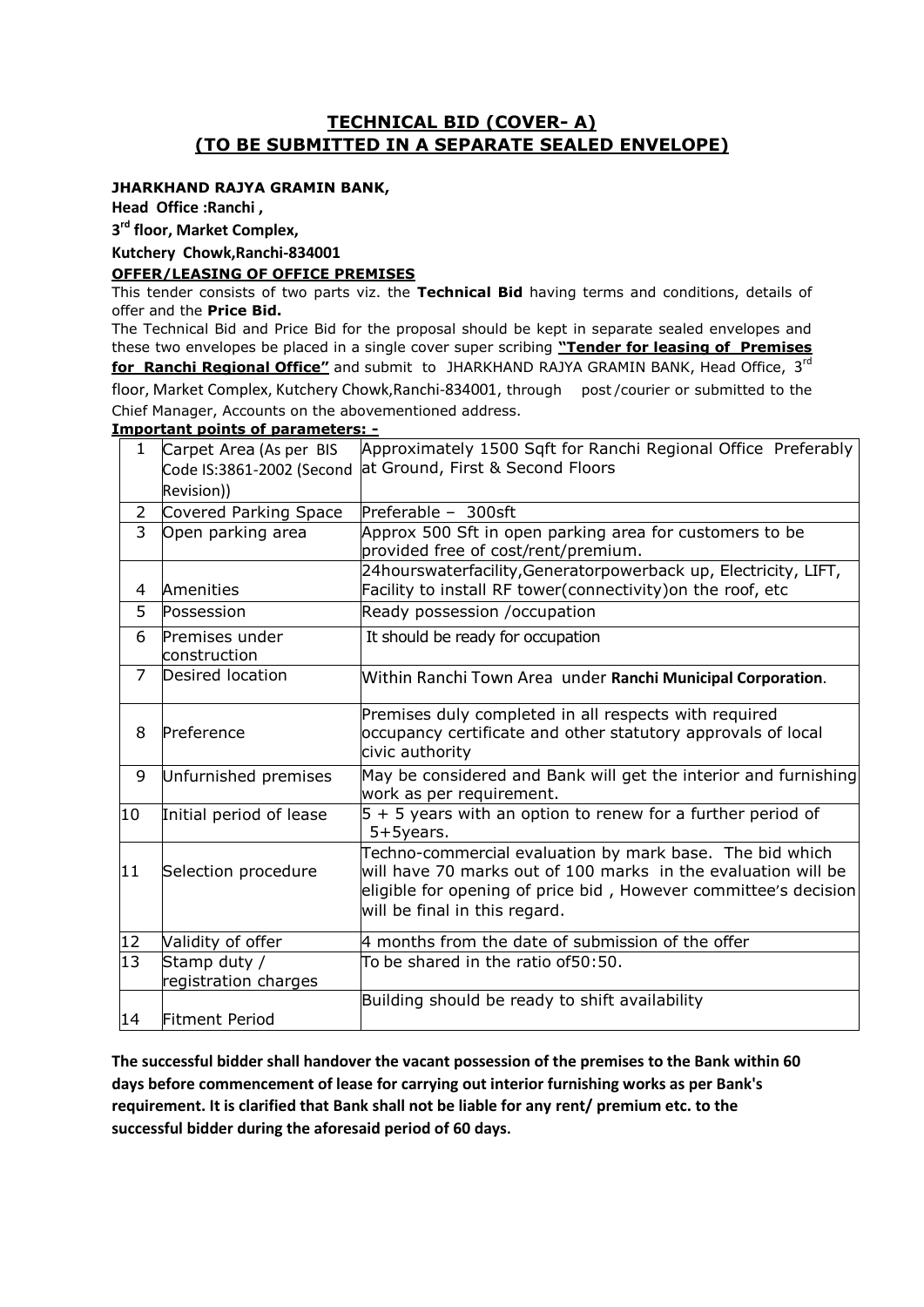#### **TERMS AND CONDITIONS**

1.1 The successful bidder should have clear and absolute title to the premises. The Bank shall obtain legal title investigation report from the JRGB empanelled advocate at own cost which shall be reimbursed by the successful bidder. The successful bidder will have to execute the lease deed as per the standard terms and conditions finalized by the JRGB for the purpose, and the stamp duty and registration charges of the lease deed will be shared equally (50:50) by the lessors and the Bank. The initial period of lease will be 5 years and will be further renewed for 5 years (viz. total lease period 10 years) with requisite exit clause to facilitate full / part de-hiring of space by the Bank only during the tenure of the lease by serving three (3) months prior notice. As regards increase or decrease in rents payable, increase in rent if any shall be subject to market conditions & to a maximum ceiling of 25% after initial term of 5 years is completed. After 10 years, rent can be negotiated and finalized with mutual agreement so that new lease can be executed for further term of 5 +5 years.

1.2 Tender document received by the JRGB after due date and time i.e. 27.12.2021 after 4.00 PM shall be rejected.

1.3 The bidders/lessors are requested to submit the tender documents in separate envelope superscribed on top of the envelope as Technical or commercial as the case may be (TECHNICAL BID AND PRICE BID) duly filled in with relevant documents/information at the following address: All columns of the tender documents must be duly filled in and no column should be left blank. All pages of the tender documents (Technical and Price Bid) are to be signed by the authorized signatory of the tenderer. Any overwriting or use of white ink is to be duly initialed by the tenderer. The JRGB reserves the right to reject the incomplete tenders.

1.4 The offer should remain valid at least for a period of 4 (four) months to be reckoned from the last date of submission of offer i.e. 27/12/2021

1.5 There should not be any deviation in terms and conditions as have been stipulated in the tender documents. However, in the event of imposition of any other conditions, which may lead to a deviation with respect to the terms and conditions as mentioned in the tender document, the lessor is required to attach a separate sheet "list of deviations", if any.

1.6 The Technical Bid will be opened on 28/12/2021 at 10.30 AM in the presence of tenderers who choose to be present at JHARKHAND RAJYA GRAMIN BANK, Head Office, 3<sup>rd</sup> floor, Market Complex, Kutchery Chowk, Ranchi-834001. All tenderers are advised in their own interest to be present on that date at the specified time.

1.7 The JRGB reserves the right to accept or reject any or all the tenders without assigning any reason thereof. In case of exigency and depending upon the suitability, the Bank may as well accept more than one proposal to suit its total requirements.

1.8 Canvassing in any form will disqualify the tenderer. No brokerage will be paid to any broker.

1.9 The short-listed bidder/lessor will be informed by the JRGB for arranging site inspection of the offered premises.

1.10 Preference will be given to the exclusive building/floor in the building having ample parking space in the compound / basement of the building.

1.11 The selection of premises will be done on the basis of techno commercial evaluation .Technocommercial evaluation will be mark base . The bid which will have 70 marks out of 100 in the evaluation will be eligible for opening of price bid , However committee's decision will be final in this regard. The score finalized by Committee of the JRGB in respect of technical parameters will be final and binding to the applicant.

1.12 The income tax and other taxes as applicable will be deducted at source while paying the rentals per month. All taxes shall be borne by the landlord. While renewing the lease, the effect of subsequent increase/decrease in taxes shall be taken into account for the purpose of fixing the rent. However, the landlord will be required to bill the Chief Manager, Accounts at Head Office , JRGB every month for the rent due to them indicating the GST component also in the bill separately. The bill also should contain the GST number of the landlord, apart from name, address etc. of the landlord and the serial number of the bill, for the bank to bear the burden of GST otherwise, the GST if levied on rent paid by landlord directly, shall be reimbursed by the JRGB to the landlord on production of such payment of tax to the Govt. indicating name, address and the GST registration number of the landlord. Income Tax and other statutory clearances shall be obtained by the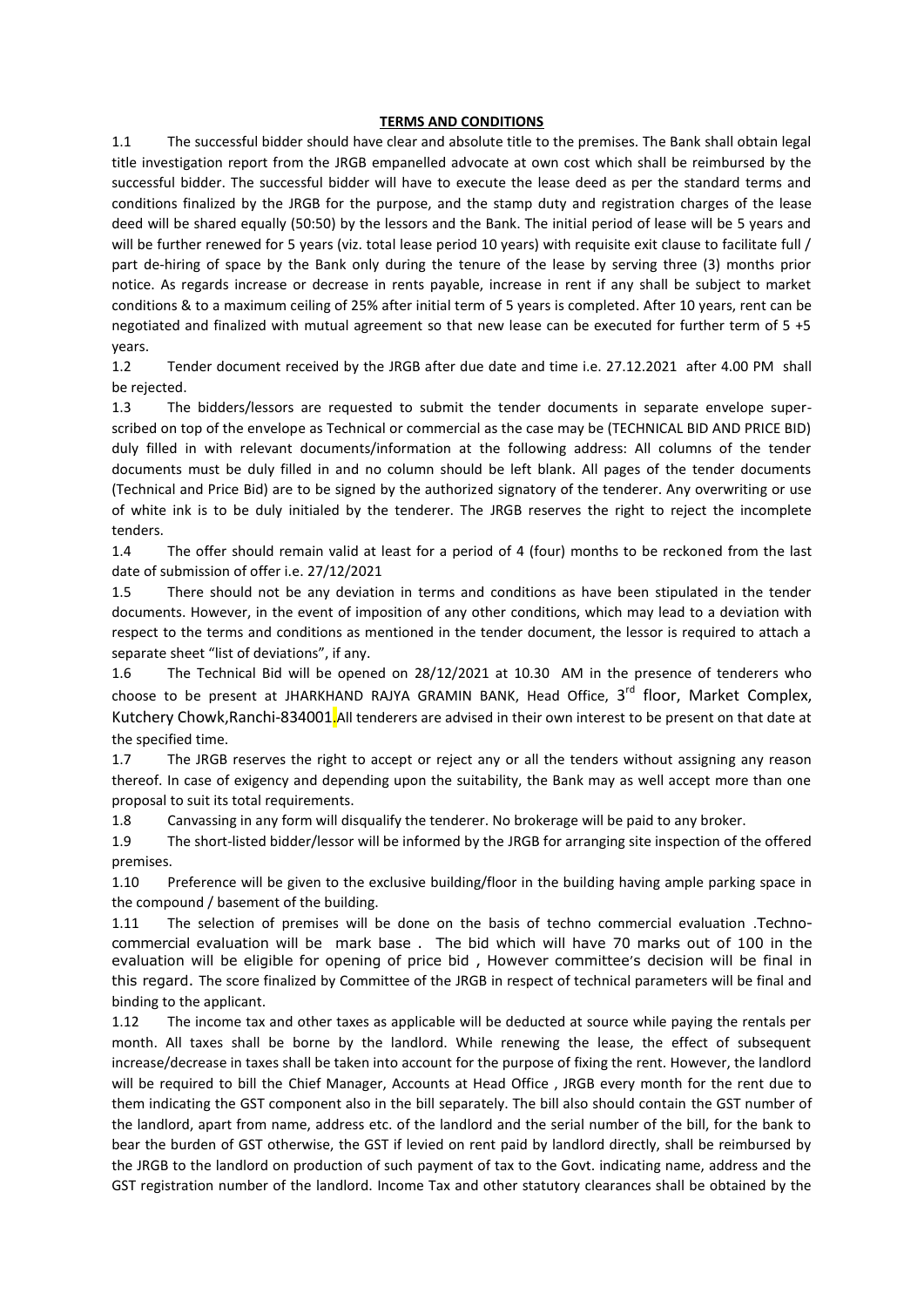lessors at their own cost as and when required. All payments to the landlord shall be made by Account Payee Cheque, Direct transfer to account or RTGS/NEFT.

1.13 Mode of measurement for premises is as follows: Area of the premises should be clearly mentioned as Carpet area which could be always measured jointly by the Bank and the landlord.

1.14 The floor wise area viz. Ground, First, Basement if any, etc with the corresponding rate for rent/taxes should be mentioned in the Price Bid. The number of car parking spaces offered should be indicated separately.

1.15 The successful bidder/lessor should arrange to obtain the municipal license/ NOC/ approval for a) Banking activities in the premises and b) Layouts etc from Local Civic Authority/collector/town planning etc. for carrying out the interior furnishing of the premises by the Bank. Bidder/Lessor should also obtain the completion certificate from Municipal authorities after the completion of interior furniture work. The required additional electrical power load of approximately 15 KW/KVA or as required will also have to be arranged by the bidder/lessor at his/her cost from the State Electricity Board or any other private electricity company in that area etc. and NOC and the space required for installation and running of the generator, provision of installation of AC Outdoors Units, Bank's Signage at front & side fascia, Earth stations, V-SAT & RF Towers, etc will also have to be provided within the compound by the bidders/lessor at no extra cost to the Bank.

1.16 Bidder/Lessor should obtain and furnish the structural stability certificate from the licensed structural consultant at his cost.

1.17 The landlord shall obtain/submit the proposal to Municipal Corporation/Collector/town planning etc. for the approval of plans immediately after receipt of approved plans along with other related documents so the interior renovation work can commence, in case of unfurnished premises.

1.18 After the completion of the interior works, etc. the lease agreement will be executed and the rent payable shall be reckoned from the date of occupation of the premises by the Bank. The lease agreement will include inter-alia, a suitable exit clause and provision of de-hiring of part/full premises.

1.19 Rent should be inclusive of all present and future taxes whatsoever, municipal charges, society charges, maintenance. However, GST shall be paid extra at applicable rate and manner. However, while renewing the lease, the effect of subsequent increase/ decrease in taxes and service charges shall be taken into account for the purpose of fixing the rent.

1.20 Electricity charges will be borne by the Bank but water supply should be maintained by the Landlord/owner within the rent.

1.21 All civil works such as Toilets, Store room etc with all accessories and doors etc. as per Bank's requirements, Rolling shutter, collapsible grill door at entry, with S.S (grade 304) railing for disabled/old people, double charged vitrified tile flooring, inside and outside painting with acrylic emulsion paint/synthetic enamel paint etc., windows, safety grill etc as advised by the Bank directly or through Bank's appointed Architect will be carried out by landlords' at their own cost before handing over possession to the Bank, Landlords will submit approved plan, Competent Authority permission, structural stability and soundness certificate before possession by the Bank.

1.22 All openings/windows to have glazed lockable windows preferably of Aluminum or UPVC with security M.S. grills by landlords' at their own cost

1.23 Interior works like loose furniture, dry wall partition system, cubicles, and cabins false ceiling. AC lighting fixtures, signages, compactors for storage, electrical wiring for interior work etc, will be done by the Bank at its own cost as per requirement.

1.24 The inner walls should be finished with wall care putty . The walls should be painted with at least two coats of premium interior plastic emulsion paint of reputed brands . All wood/M.S are to be painted with two coats of Enamel paint. The shade/colour to be approved by Bank.

1.25 Premises should have an independent/direct access from road and not through some other establishment. Premises should have 24x7 free access.

1.26 The offers considered for site inspection shall be visited by the Committee and after through scrutiny of the available amenities, area, location, quality of construction, etc. the Committee will identify suitable properties for opening respective Price Bid, recording the reasons for rejecting the other offers.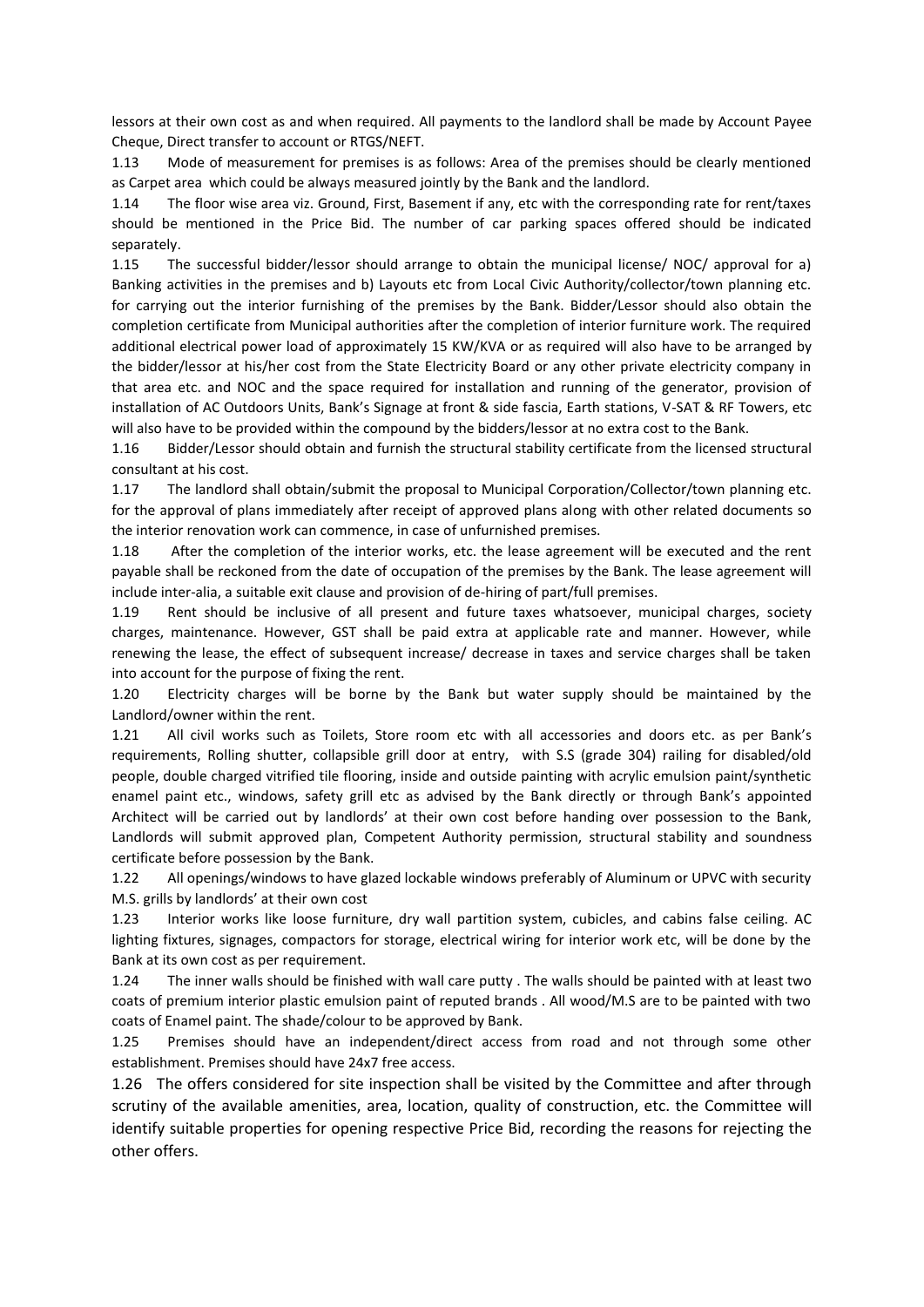1.27 It should be ensured that necessary approval from the concerned local authorities i.e. Municipality / Municipal Corporation / Development authorities / landlord and the plans are duly approved. It should also be ensured that no violation has taken place in construction and these needs to be verified. The completion certificate and occupation certificate of the building as applicable is obtained from the concerned local authority and permission is available for the specific commercial usage of the premises. This is particularly important when the use of the premises after Bank's leasing changes from its original use e.g. from residential apartment to commercial of from the residential to institutional.

1.28 If only one offer is received and technically qualified or only one offer is technically qualified of only on tender is technically qualified out of several offers received, then technically qualified single price bid can be opened on the committee's approval.

1.29 Rent will start accruing immediately on the handing over the premises to the Bank by the landlord and the latter's acceptance of the same. Hence, before the building is taken over for occupation and payment of the rent takes effect, it shall be ensured that the following requirements are fulfilled:

a) The Building is inspected thoroughly and found to be actually ready for occupation by the Bank. The work required to be carried out by the lessor, which have a bearing on the suitability of the building of occupation, is complete in all respects. If the lessor's work are not completed but the rent has to be paid, the clear scope and time frame for completion of such works should be indicated in the confirmatory Letter of acceptance / Agreement along with a liquidated damage clause. A suitable reduction in the rental should be effected for which suitable provision should be made in the agreement.

b) The occupation certificate of the Building from the local municipal authority is available for the specific usage for which the Bank will put the same. This is particularly important when the use of the premises after Bank's leasing changes from its original use e.g. from residential apartment to commercial, from residential to institutional and so on.

c) The fire safety requirements as per Bank's usage norms are fully met by the lessor and a certificate is available from the local fire authority for the said usage, wherever such certificates are mandatory for occupation of premises e.g. Jharkhand .

d) The planning and the installation of the additional service for which separate rental is payable like air-conditioning, additional of exclusive lift etc. are actually in process if not completed, and undertaking obtained from the landlord that these services will be completed with time bound programme. Otherwise, in addition to non payment of rental proportional to these services, suitable liquidated damage should also be levied, for which also, provision should be made in the Acceptance letter / Agreement.

e) The landlord to ensure sanction of required Power from the concerned Authorities. Expenditure incurred in this connection, including Cash Deposit if any towards sanction of Power and installation of Transformer / V Set should be borne by the landlord, and this shall be clearly spelt out in the Agreement. Any deviation in this regard should be referred to the Internal Committee of Executives for approval

1.30 **No advance rents shall be paid.**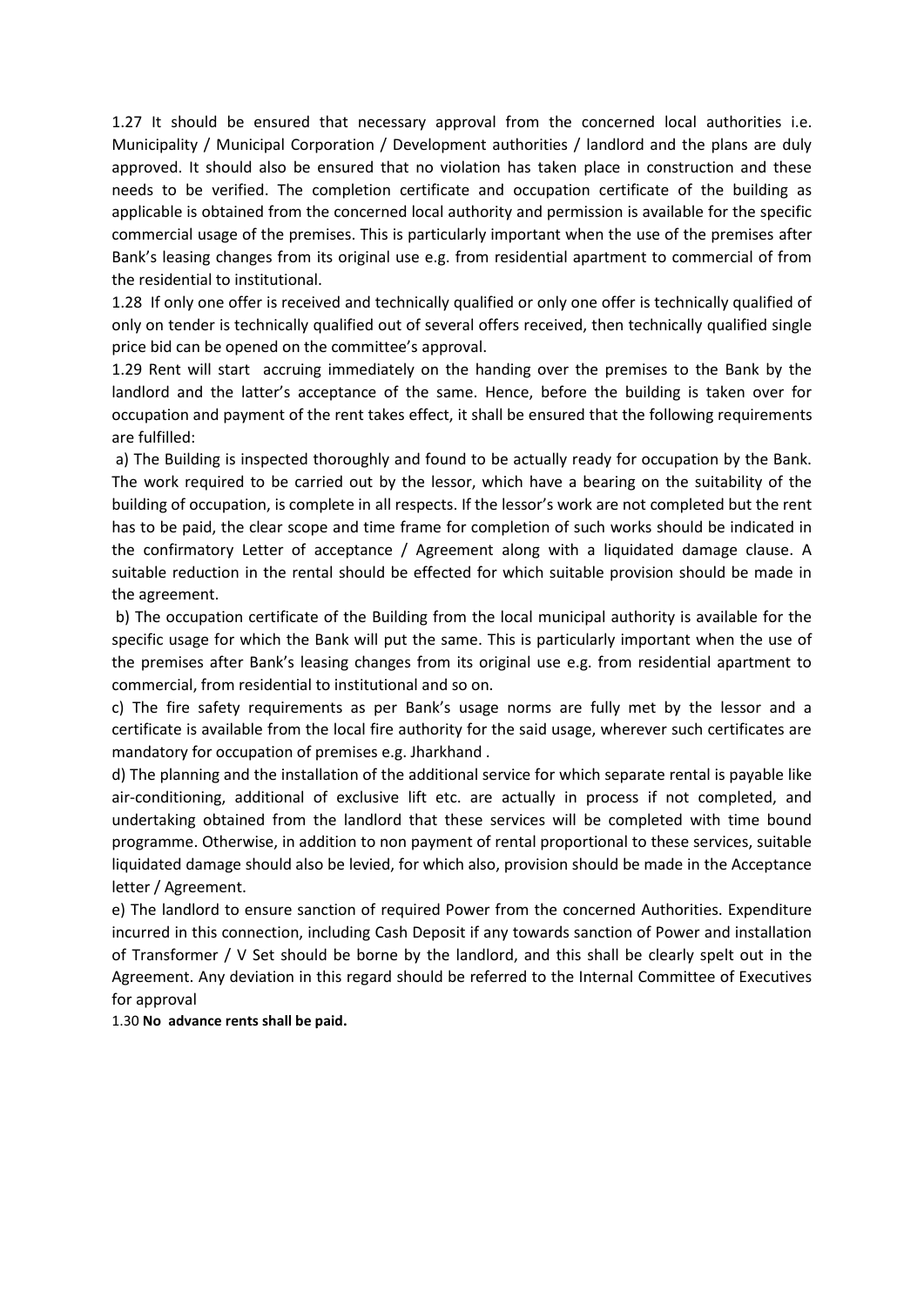#### **MODE OF SELECTION OF PREMISES**

1) All Technical bids will be first opened and applications will be screened. All the premises will be visited by the committee to verify the suitability and the premises will be awarded marks based on following criteria

| S.<br><b>No</b> | <b>Criteria</b>                                                                                                                                                                                 | <b>Marks</b> |
|-----------------|-------------------------------------------------------------------------------------------------------------------------------------------------------------------------------------------------|--------------|
| $\mathbf{1}$    | Location/Prominence<br>Within 5 kilometers of Albert Ekka Chowk<br>:15<br>Above 5 kilometers to within 10 kilometers of Albert Ekka Chowk: 10<br>Above 10 kilometers of Albert Ekka Chowk<br>:5 | 15           |
| 2               | surroundings of the premises<br>Adequate natural light and ventilation: 05<br>In-adequate natural light and ventilation:00                                                                      | 5            |
| 3               | Frontage/elevation<br>$> = 40$ feet = 10<br>$>= 30$ feet $= 07$<br>$>= 20$ feet = 05                                                                                                            | 10           |
| 4               | Age of the Building (max.marks-10)<br>New:10<br>$1 - 5$ years old :8<br>$5-10$ years old :6<br>10-15 years old :4                                                                               | 10           |
| 5.              | Availability of entire area in one floor<br>On ground floor:20<br>$GF +$ immediate Upper floor with internal lift +stair: 10<br>GF + Immediate Upper Floor with internal stair:05               | 20           |
| 6               | Parking<br>$(max.marks-10)$<br>Coveredparking: 10<br>Openparking: 5                                                                                                                             | 10           |
| 7               | Government Authorities approval for the premises                                                                                                                                                | 10           |
| 8               | Landlord's readiness for constructing/modifying premises as per Bank<br>specification                                                                                                           | 10           |
| 9               | Ambience, convenience and suitability of premises as assessed by<br><b>Premises Selection Committee</b>                                                                                         | 10           |
|                 | Total Marks---100                                                                                                                                                                               |              |

## **The premises getting less than 70 marks will be summarily rejected. Committee's decision in this regard is final.**

2) Price bids of the only shortlisted premises will be opened and negotiation will be held with L1 (lowest) bidder.

I undertake to construct/modify the building in accordance with the above specifications and as per layout plan provided by the Bank. In case it is found at any stage after the building is taken over by the Bank that any of the above work has not been executed by me, I undertake that the same may be carried out by the Bank at my cost.

Place:

Date: ............... /12/2021 1200 and 200 and 200 and 200 and 200 and 200 and 200 and 200 and 200 and 200 and 200 and 200 and 200 and 200 and 200 and 200 and 200 and 200 and 200 and 200 and 200 and 200 and 200 and 200 an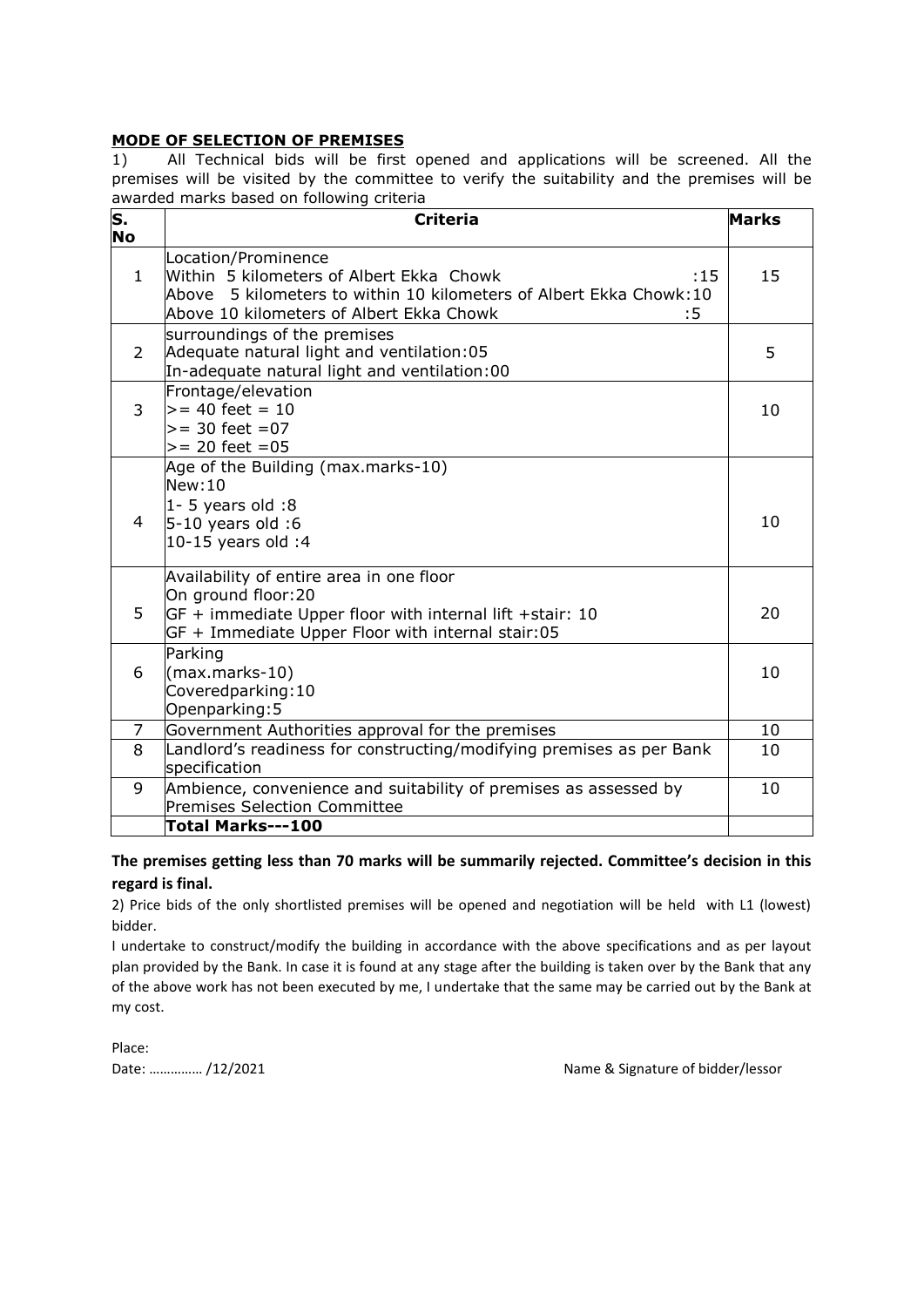# **OFFER LETTER**

General Manager-I

JHARKHAND RAJYA GRAMIN BANK, Head Office :Ranchi ,

3<sup>rd</sup> floor, Market Complex,

Kutchery Chowk,Ranchi-834001

With reference to your advertisement in the local Newspapers dated…………… and the Tender No. dated 06/12/2021 placed in the Bank's website, www.jrgb.in, I/ we hereby offer the premises owned by us for Ranchi Regional Office on lease basis:

| A              | <b>General Information:</b>                                        | <b>DETAILS</b> |
|----------------|--------------------------------------------------------------------|----------------|
| $\mathbf{1}$   | Name of the Landlord                                               |                |
| $\overline{2}$ | Mobile No.                                                         |                |
| 3              | Location of premises offered                                       |                |
| 4              | Floor of the premises offered, i.e GF/FF/                          |                |
| 5              | Name of the building                                               |                |
| 6              | Door No.                                                           |                |
| $\overline{7}$ | Name of the street                                                 |                |
| 8              | Name of the city                                                   |                |
| 9              | Pin code                                                           |                |
| В              | Technical information:                                             |                |
| $\mathbf{1}$   | Building - Load bearing or Frame structure                         |                |
| $\overline{2}$ | Type of building-<br>Residential/Institutional/Industrial          |                |
| 3              | No. of floors                                                      |                |
| C              | <b>Status of premises:</b>                                         |                |
| 1              | Building ready for occupation- Yes /No                             |                |
| $\overline{2}$ | If No, how much time will be required for<br>completion/occupation |                |
| 3              | Carpet area                                                        |                |
| D              | <b>Amenities available:</b>                                        |                |
| 1              | Electrical power supply - Yes / No                                 |                |
| 2              | Running water supply - Yes / No                                    |                |
| 3              | Whether plans are approved by the local<br>authorities - Yes /No   |                |
| 4              | Whether NOC from the department obtained<br>– Yes /No              |                |
| 5              | Whether occupation certificate has been<br>received - Yes /No      |                |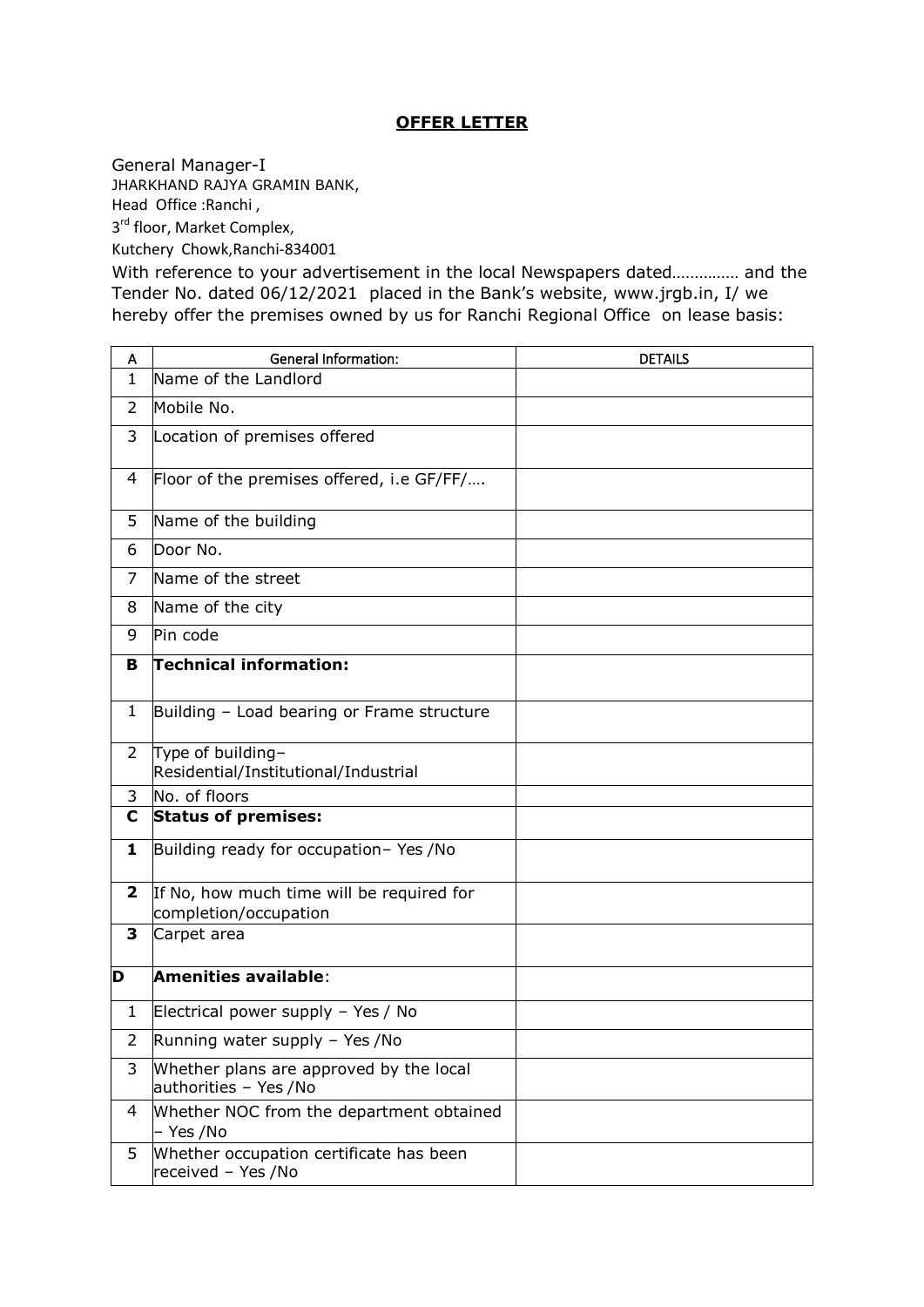| 6  | Whether direct access is available from the<br>$ $ main road - Yes /No                         |  |
|----|------------------------------------------------------------------------------------------------|--|
| 7  | Whether captive power supply is available $-$<br>Yes /No                                       |  |
| 8  | Whether fully air-conditioned or partly air-<br>conditioned                                    |  |
| q  | Whether lift facilities are available -Yes                                                     |  |
|    | Whether sufficient space is available on the<br>ROOF for installation of V-SAT or RF Tower for |  |
| 11 | Mention the list of any other amenities which<br>are provided                                  |  |
|    | 12 Any additional information                                                                  |  |

#### Enclosures:

- 1. Copy of Approved Plan
- 2. Location Map
- 3. Copy of property document
- 4. Photo of the premises
	- 1. …………………………………………. 2. …………………………………………

Signature (s) of the owner (s)

|            | Name: Name and Name and Name and Name and Name and Name and Name and Name and Name and Name and Name and Name and Name and Name and Name and Name and Name and Name and Name and Name and Name and Name and Name and Name and |  |
|------------|-------------------------------------------------------------------------------------------------------------------------------------------------------------------------------------------------------------------------------|--|
|            |                                                                                                                                                                                                                               |  |
| Mobile No: | Mobile No:                                                                                                                                                                                                                    |  |
| Email:     | Email:                                                                                                                                                                                                                        |  |
|            |                                                                                                                                                                                                                               |  |
|            |                                                                                                                                                                                                                               |  |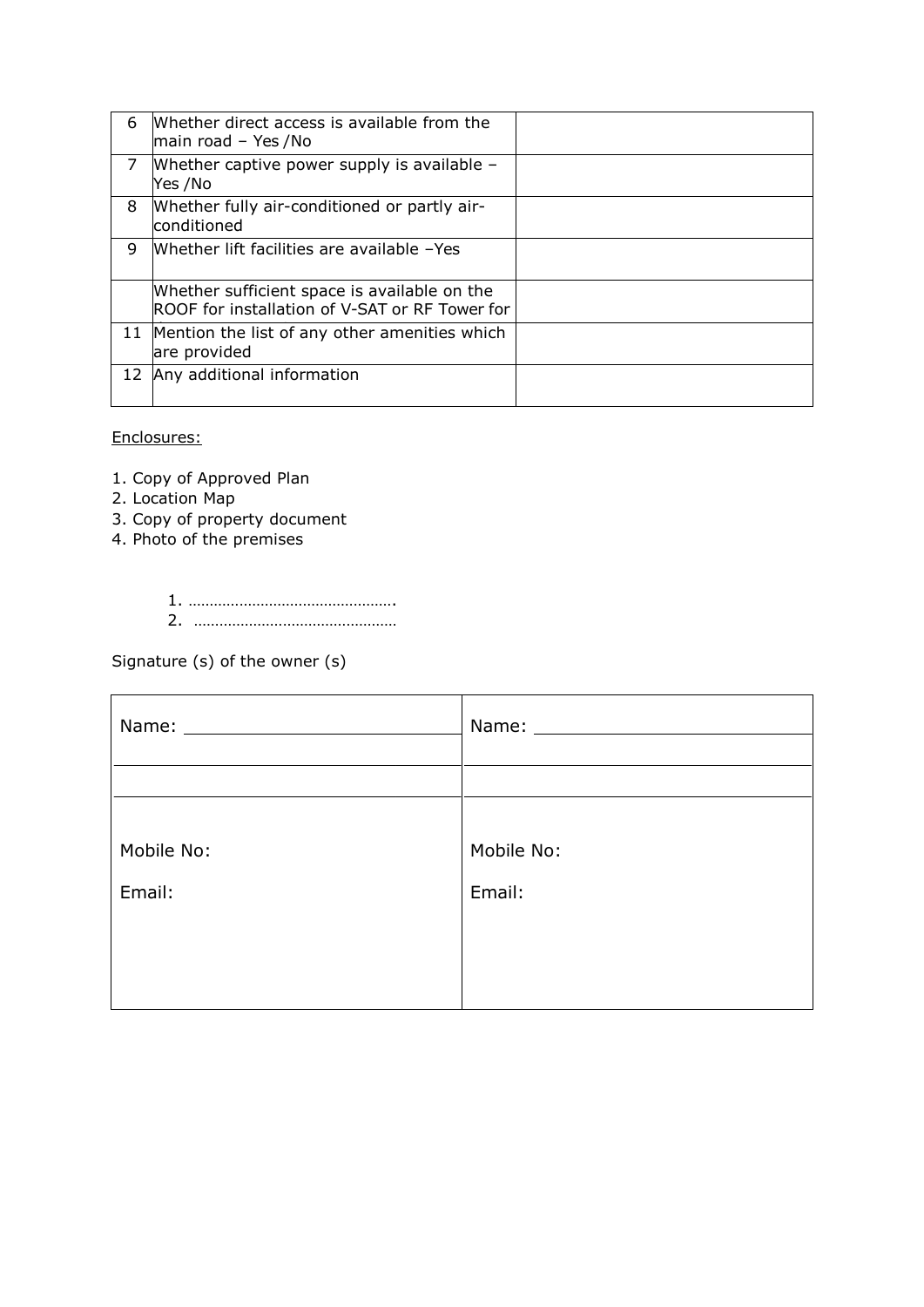**JHARKHAND RAJYA GRAMIN BANK**

(A Government of India Undertaking) Head Office : **Ranchi**

**Accounts Department**

NOTICE INVITING TENDER FOR PREMISES ON LEASE

# **PART-B**

**(To be submitted in separate cover)**

# **PRICE- BID (COVER)**

**OFFER OF PREMISES ON LEASE Ranchi Regional Office** *AT* 

**Within Ranchi Town Area under Ranchi Municipal Corporation**

 **Last Date for Submission: 27/12/2021**